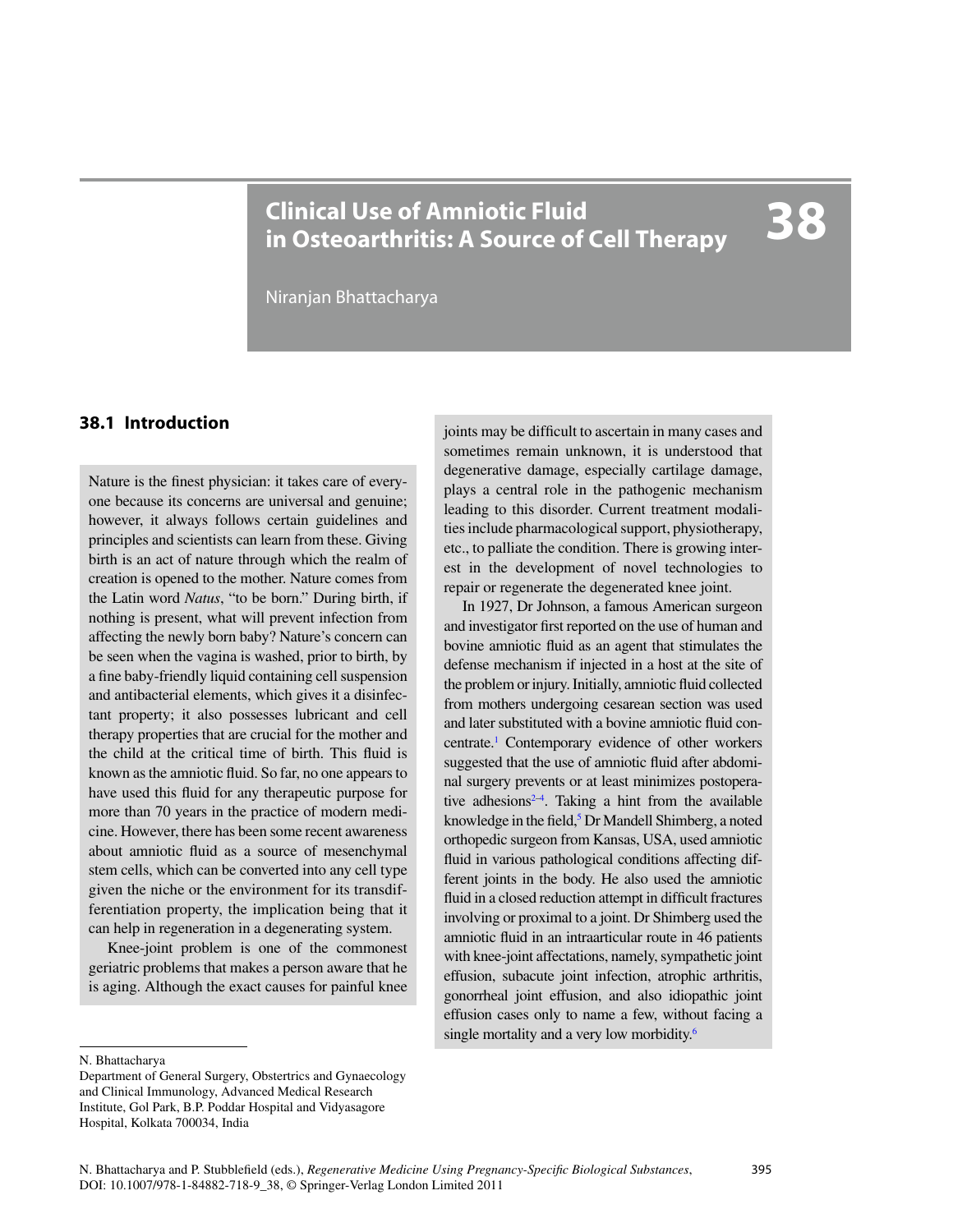People at that time did not know that there is a group of cells known as stem cells with high telomere content, which possess a unique property of transdifferentiation, depending on the niche provided to them and can migrate to the site of injury, and thus can actively participate in tissue repair and regeneration.

Recent clinical use of stem cell biology includes autologous mesenchymal stem cells application in animal models, which can arrest intervertebral disc degeneration or even partially regenerate it and the effect is suggested to be dependent on the severity of degeneration.<sup>7</sup> It has become abundantly clear to scientific workers in recent times that a stem cell can renew itself through cell division and can be induced to develop into many different specialized cell types. Moreover, stem cells have shown the ability to migrate and engraft within various tissues, as well as exert stimulatory effects on other cell types through various mechanisms (e.g., paracrine effects, cell–cell interactions).8

Important investigators in the field, Kaviani and coworkers, have reported that "just 2 milliliters of amniotic fluid" can provide up to 20,000 cells, 80% of which are viable.<sup>9</sup> Actual amniotic fluid stem cells originate in the developing fetus. The cells are thought to be sloughed from the fetal amnion and skin, as well as the alimentary, respiratory, and urogenital tracts. Amniotic fluid also contains a mixture of different cell types and has the potential to differentiate into various cell types.<sup>10</sup> A number of different origins have been suggested for these cells.<sup>11</sup> Cells of both embryonic and fetal origins and cells from all three germ layers have been reported to exist in amniotic fluid.<sup>12, 13</sup>

The focus of the present chapter is on the use of amniotic fluid in osteoarthritis (OA). Osteoarthritisrelated knee problem is the commonest cause of disability at older ages.<sup>14</sup> This chapter reports on a study undertaken over 7 years (1999–2006) and its followup, which was undertaken to examine the clinical efficacy of freshly collected amniotic fluid from consenting mothers undergoing hysterotomy and ligation, as an effective progenitor or stem cell source for cell therapy procedure to combat the varying stages and grades of degenerative osteoarthritis affectations of the knee. Further, a simple comparison was made with the time-tested palliative procedure of intraarticular, long-acting corticosteroid application aseptically in the O.T. The study got the necessary clearance of the institutional ethical committee.

#### **38.2 Materials and Method**

Fresh amniotic fluid was collected from women admitted for hysterotomy and ligation at Bijoygarh State Hospital (1999–2006) and was used for the present study for the treatment of patients with osteoarthritis of the knee joint.

As per the standing direction of the State Family Planning Department, hysterotomy and ligation may be allowed up to 20 weeks of pregnancy, provided the mother has two or more healthy children. For the present study, 10 cm<sup>3</sup> amniotic fluid was collected aseptically in the O.T. from each mother undergoing hysterotomy and ligation, from an intact sac after opening the uterus, when the amniotic membrane containing the amniotic fluid generally herniates outside the uterus. The sac was gently punctured and the amniotic fluid was sucked out aseptically with a wide-bore size 16 needle and syringe. The collection protocol started, after getting the donor's consent and the recipient's informed consent.

Initially, 62 patients volunteered for this project of amniotic fluid cell therapy on degenerative osteoarthritis of the knee joint. Ten cases were discarded due to the association of neurodegenerative diseases such as Parkinsonism, malignancy, dementia of varying etiology and other chronic disease burdens.

The 52 cases that were ultimately enrolled for this trial had earlier not responded to conventional pharmacological or nonpharmacological treatment. The pharmacological treatment had included use of NSAIDs, i.e., naproxen, ibuprofen, etc., as well as the cyclooxygenase-2 inhibitor group of drugs like celecoxib with supporting drugs such as glucosamine, chondroitin, and opiates, only to name a few. The nonpharmacological treatment had included anaerobic exercises, i.e., resistance training, suggestion of weight loss or use of crutch, use of brace for the patella, and correction of tilting or misalignment. Acupuncture for some temporary relief had also been suggested to them but there was either no response or noncompliance.

The patients suffering from osteoarthritis of the knee not responding to oral medication and physiotherapy were given the option of free cell therapy from freshly collected amniotic fluid source, or intraarticular instillation of long-acting steroid. These patients were randomized for age and sex, and eventually divided in two equal groups: Group A (26 patients; 14 male and 12 female, age varying from 39 to 78 years, mean  $51.4 \pm 4.6$  years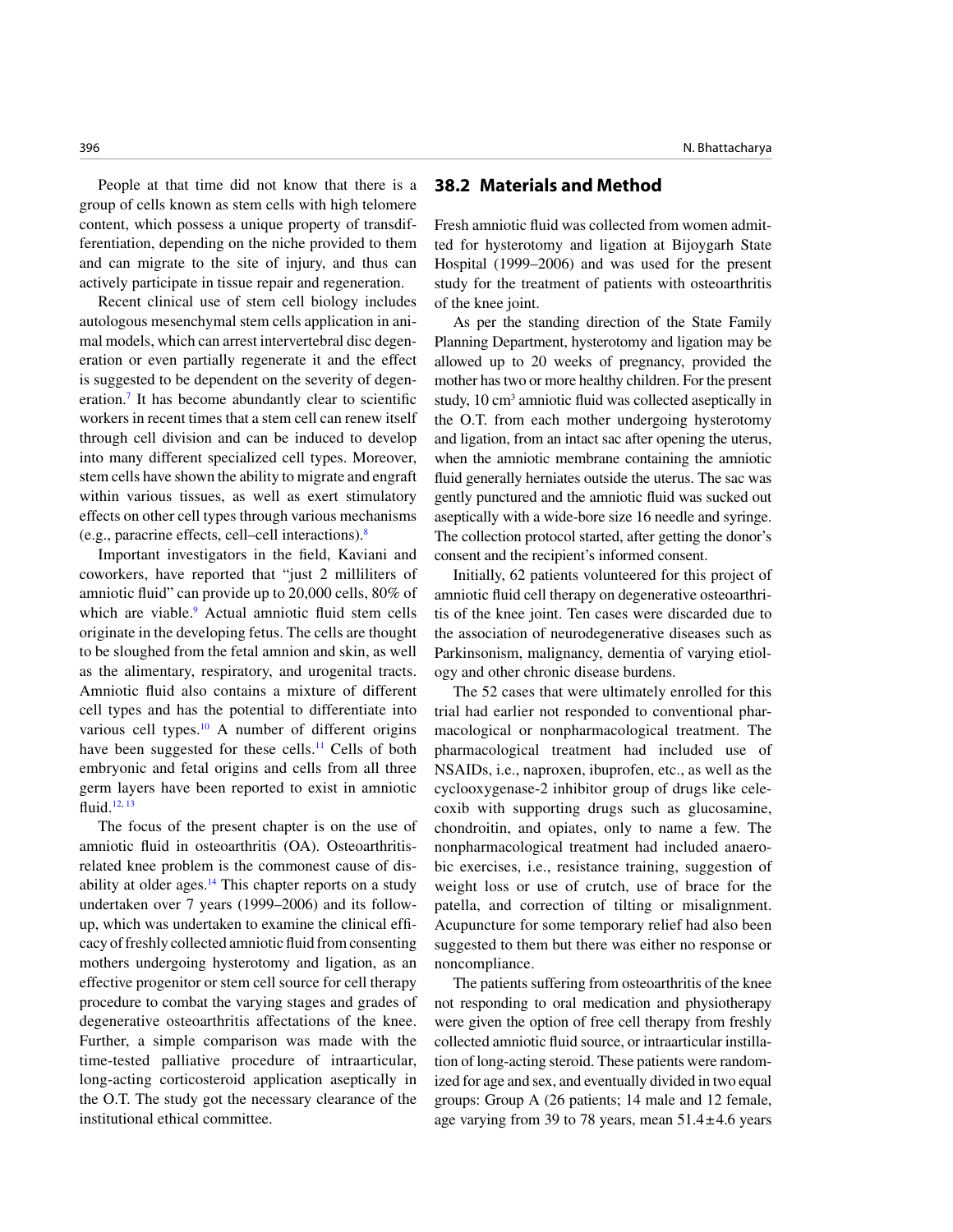SD) and Group B (also contained 26 patients, female 14 and male 12, age varying from 41 to 82 years, mean  $49 \pm 6.4$  years SD).

The patients were asked to mark presence or absence or overall impression of improvement or deterioration with treatment, of some simple clinical parameters like (1) knee pain at rest, (2) little walking is painful, (3) definite increase in walking distance, (4) decrease in flexibility of the joint, (5) swelling of the joint, (6) little power of the joint to move against gradual increasing resistance, (7) difficulty in the initiation of the movement, (8) stiffness of the joint and movement, (9) range of movement is severely restricted. If seven of the nine clinical functional parameters were positive and there was X-ray evidence confirming the osteoarthritis status (standard weight-bearing anteroposterior and lateral knee radiographs) osteoarthritis was confirmed. Each compartment (medial tibiofemoral, lateral tibiofemoral, patellofemoral) was graded 0–3 for overall severity of OA. Clinical assessment of joint effusion (positive bulge sign and patellar tap: present/absent) was documented by a specialist, and knee aspiration was performed via the medial approach, and the volume of aspirated synovial fluid (SF) recorded. Total and differential leukocyte counts were estimated in all SF samples, which were also examined for the presence of calcium pyrophosphate crystals by microscopy.

Following aspiration from the knee, if there was effusion or dryness, each knee would be randomly injected with triamcinolone acetonide (40 mg in 1+9 mL normal saline) for Group A or alternatively with only amniotic fluid 10 ml, as a source of cell therapy for Group B. The amniotic fluid was taken from consenting mothers carrying pregnancy (14 weeks to 20 weeks gestation, calculated from the first day of the last menstrual period [LMP]; mean gestation was  $17.6 \pm 2.1$  weeks in the present study), who were undergoing hysterotomy and ligation as a family planning measure as already mentioned. If both the knees of the patient were affected, they were treated with identical dosages in each knee.

A thorough history of all the patients was taken, i.e., age, sex, height, weight, menstrual history, history of chronic disease like tuberculosis, hypothyroid, frank diabetes, or even altered glucose tolerance, history of diabetes in the family, lipid profile including uric acid level, apart from a history of specific involvement of cancer, systemic lupus erythematosus, ankylosing spondylitis, etc.

Specific rheumatological history with history of oral or intraarticular steroid intake, degree, and pattern of joint involvement with the duration of knee affection were noted. The knee pain was noted on a 100 mm horizontal visual analogue pain scale (VAS). The other parameters that were assessed included the distance walked in 1 min (WD) and also a locally modified and local (Bengali) language-translated Modified Health Assessment Questionnaire<sup>15</sup> was filled up.

Individual features in each compartment (narrowing, sclerosis, osteophytes, cysts, and attrition) were graded 0–3 and presence/absence of chondrocalcinosis was also noted. At follow up visits (1st–6th, 9th, 12th, 18th, and 24th month), a specialist doctor made a subjective assessment of the clinical condition with objective correlation, as much as it was practicable, for all the patients blinded for the type of treatment offered to the patient, to clinically assess the overall status of the treated knee joint (worse, no change, improved). Pain score (VAS), WD, and HAQ were recorded.

Student's paired test (*p* value) was also conducted. Analysis of variance for repeated measures was used to compare differences that were assessed by simple regression analysis. The differences in patient opinion of overall change, and relationship between clinical evidences were calculated by contingency table analysis incorporating mean with standard deviation (SD). Differences that were significant at the 5% confidence interval are quoted in the follow-up chart record.

At the completion of the study, patients who received cell therapy were offered steroid therapy if they voluntarily requested for that procedure, and *vice versa*.

#### **38.3 Result and Analysis**

Patient demographic data were more or less similar in both patient groups A and B as noted in Table 38.1. Age varied from 39 to 82 years, and the study included 50% male and 50% female patients; weight varied from 49.8 to 112.6 kg, height varied from 4 ft 11 in. to 6 ft 1 in.; the period of illness varied from 3 to 14 years, with the majority showing involvement of both knees.

As mentioned earlier, out of the 52 patients, we randomize the overall results of the effusion group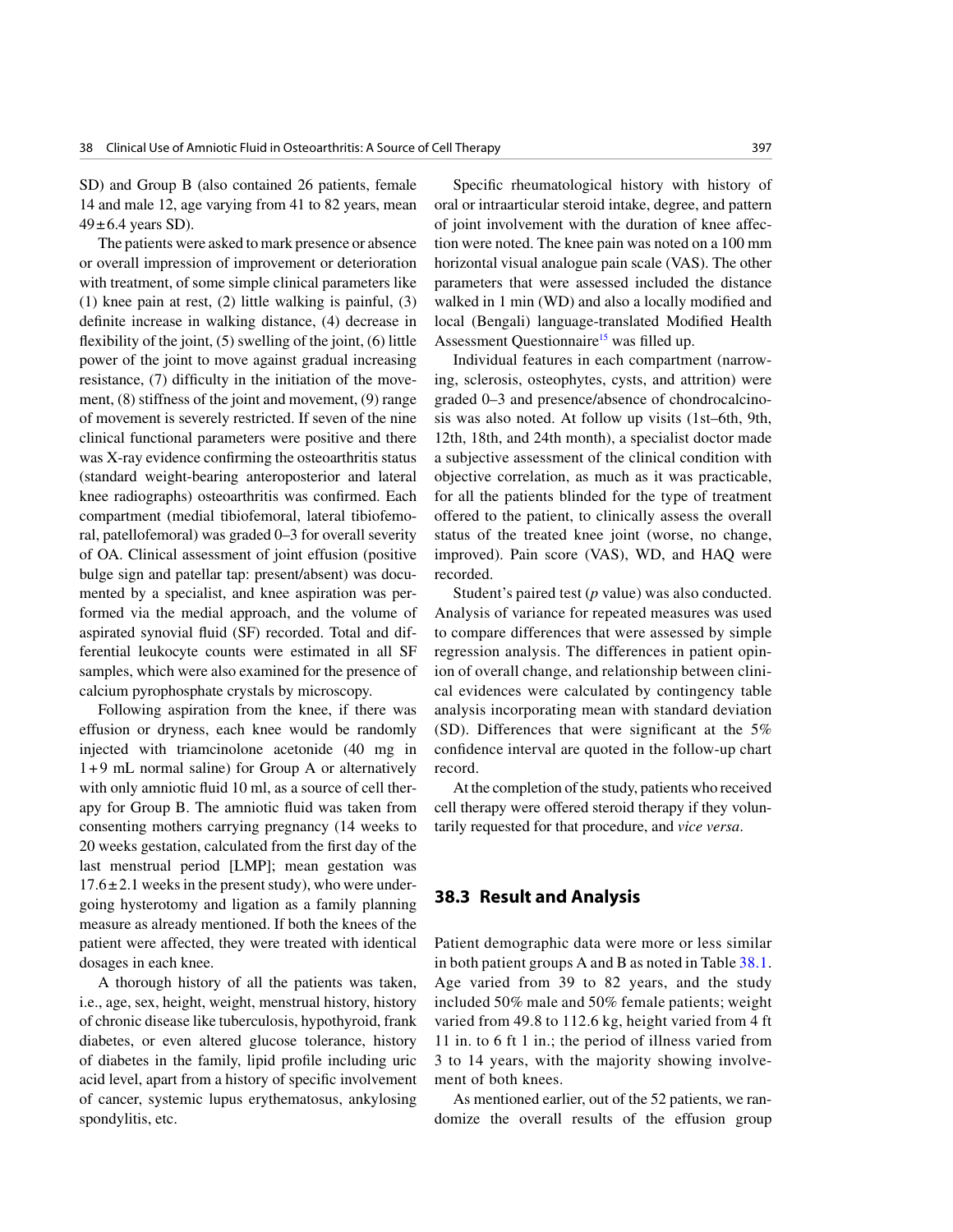|  | <b>Table 38.1</b> Showing the patients selected for this study |  |  |  |
|--|----------------------------------------------------------------|--|--|--|
|  | (epidemiological profile)                                      |  |  |  |

Treatment with analgesic including NSAID and Physiotherapy etc.: All of them

(32 cases) and the noneffusion group (20 cases). The clinical assessment is based arbitrarily on certain easy clinical parameters that the patient could understand irrespective of intelligence or education status.

These parameters are nine in number, namely, subjective appreciable decrease in knee pain at rest, walking without pain for some time, definite increase in walking distance before pain reappeared, etc. If seven of the nine parameters were positive with objective verification, the result was termed as adequate clinical improvement with the therapy in either A or B schedule, whichever was followed by the individual patient. If the result satisfied less than seven clinical parameters out of nine, the result was considered as inadequate clinical improvement.

If the overall impact of treatment in Group A is assessed and compared with the results of Group B as noted in the Table 38.2 and Fig. 38.1, it can be seen that a mean 92.3% patients showed improvement in the steroid-treated group (A) compared to a mean 88.46% of the patients in the amniotic fluid group (B) at the completion of the first month from the procedure  $(p < .01)$ .

At the completion of the second month from the initiation of treatment, mean improvement was reported in 57.69% in the steroid-treated Group A and in 84.61% of the amniotic fluid-treated Group B  $(p \lt 0.01)$ . The benefit of treatment was sustained at the end of the third month in Group B particularly, with mean 80.76% in the amniotic fluid-treated Group B and 46.15% in the steroid-treated Group A  $(p<.01)$  showing continued improvement. Evaluation after completion of the fourth month of treatment showed that a mean 30.76% of Group A and 73.07% of Group B maintained the benefit of the treatment (*p* <.02). The value for the 5th, 6th, 9th, 12th, and 24th months for Group A were noted as decreasing uniformly: mean 26.92%, 23.07%, 19.23%, 15.38%, and 15.38%, respectively. The identical value for the 5th, 6th, 9th, 12th, and 24th months for Group B were mean 65.38%, 57.69%, 53.84%, 50%, and 46.15%, respectively.

Out of 32 patients (61.53% of the patients) who had clinical evidence of joint effusion, which was aspirated before instillation of steroid or the amniotic fluid in the joint space with adequate antiseptic and aseptic precautions, 21(40.38%) patients were treated with amniotic fluid after aspiration of the joint space; the rest, that is, 11 (21.15%) patients were treated identically with intraarticular steroid. The results are worth noting:

- (a) In this study, 18 out of the 21 patients  $(85.71\%)$ with clinical evidence of joint effusion showed benefit with amniotic fluid cell therapy (Group B) as seen after 1 month.
- (b) This can be compared to Group A, where seven patients (63.63%) out of the 11 with effusion, treated with intraarticular steroid, showed improvement.
- (c) Among patients in the noneffusion group, five patients (B) were treated with amniotic fluid, and four (80%) of them were satisfied with the outcome after completion of 1 month.
- (d) Similarly, of the 15 patients of the noneffusion group who were treated with intraarticular steroid (A), eight cases were enjoying the benefits of therapy (53.33%) at the end of the first month period.

This variation of the results in the effusion group and the noneffusion group could be due to the state of the disease. In early stages of osteoarthritis there is irritation of the joint space with the erosion of the joint cartilage. This irritation of the synovial membrane that is responsible for the effusion eventually dries up with the progression of the disease and an initiation of fibrous ankylosis, or in a late stage, bony ankylosis, sets in.

The overall findings of treatment in the effusion and noneffusion group were further supported by the results of VAS, WD, and HAQ study as reported in Table 38.3.

The results are supported by analysis of the VAS (Visual Analogue Pain Scale), WD (walking distance in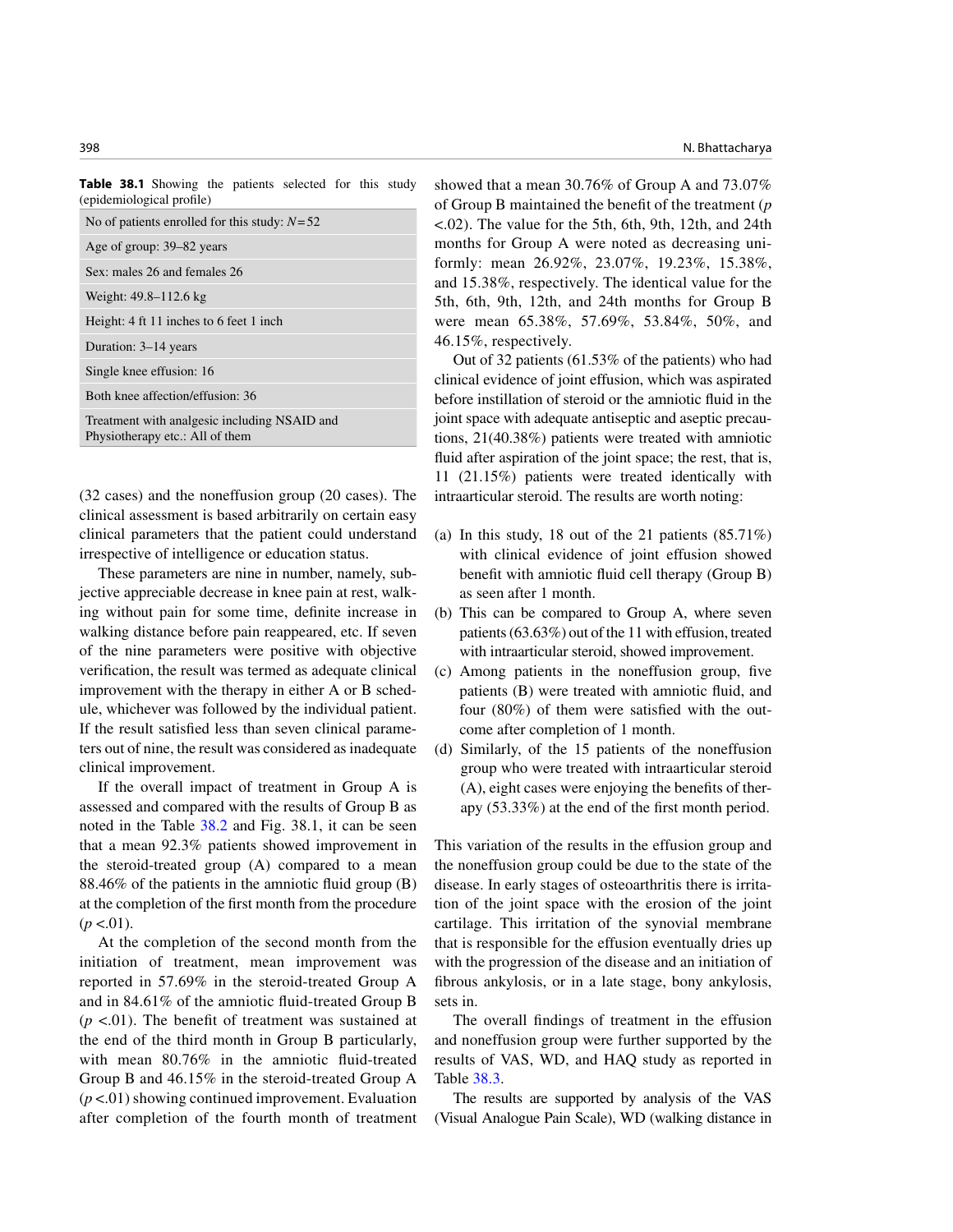**Table 38.2** Showing the clinical results of treatment in Groups A and B (subjective and objective improvement of at least seven out of nine clinical parameters)

| Group A treated with intra-articular steroid<br>$N = 26$<br>Assessment after 1 month showed<br>improvement, i.e., mean subjective and<br>objective assessment of definite relief in<br>$92.3\% \pm 3.6\%$ S.D. Lost follow-up<br>$(LFU) = Nil$ | Group B: treated with cell therapy<br>$N = 26$<br>Assessment after 1 month showed<br>improvement, i.e., mean subjective and<br>objective assessment of definite relief in<br>$88.46\% \pm 2.8\%$ Lost-follow up<br>$(LFU) = Nil$ | Satisfaction after<br>1 month<br>Group $A = 24$<br>Group $B = 23$ | Special comment<br>$(p < 01)$ . |
|------------------------------------------------------------------------------------------------------------------------------------------------------------------------------------------------------------------------------------------------|----------------------------------------------------------------------------------------------------------------------------------------------------------------------------------------------------------------------------------|-------------------------------------------------------------------|---------------------------------|
| Assessment after 2 months showed                                                                                                                                                                                                               | Assessment after 2 months showed                                                                                                                                                                                                 | Satisfaction after                                                | $(p < 0.01)$ .                  |
| improvement, i.e., subjective and objective                                                                                                                                                                                                    | improvement, i.e., mean subjective and                                                                                                                                                                                           | 2 months                                                          |                                 |
| assessment of definite relief in mean                                                                                                                                                                                                          | objective assessment of definite relief                                                                                                                                                                                          | Group $A = 15$                                                    |                                 |
| $57.69\% \pm 4.8\%$ (LFU) = Nil                                                                                                                                                                                                                | mean $84.61\% \pm 7.3\%$ (LFU) = Nil                                                                                                                                                                                             | Group $B = 22$                                                    |                                 |
| Assessment after 3rd month showed                                                                                                                                                                                                              | Assessment after 3rd month showed                                                                                                                                                                                                | Satisfaction after                                                | $(p < 0.01)$ .                  |
| improvement, <i>i.e.</i> , subjective and objective                                                                                                                                                                                            | improvement, i.e., subjective and                                                                                                                                                                                                | 3 months                                                          |                                 |
| assessment of definite relief in Mean                                                                                                                                                                                                          | objective assessment of definite relief                                                                                                                                                                                          | Group $A = 12$                                                    |                                 |
| $46.15\% \pm 3.4\%$ (LFU) = Nil                                                                                                                                                                                                                | in Mean $80.76\% \pm 7.4\%$ (LFU)=Nil                                                                                                                                                                                            | Group $B = 21$                                                    |                                 |
| Assessment after 4th month showed                                                                                                                                                                                                              | Assessment after 4th month showed                                                                                                                                                                                                | Satisfaction after                                                | $(p < .02)$ .                   |
| improvement, i.e., subjective and objective                                                                                                                                                                                                    | improvement, i.e., subjective and                                                                                                                                                                                                | 4 months                                                          |                                 |
| assessment of definite relief in Mean                                                                                                                                                                                                          | objective assessment of definite relief                                                                                                                                                                                          | Group $A = 8$                                                     |                                 |
| $30.76\% \pm 2.9\%$ (LFU) = Nil                                                                                                                                                                                                                | in Mean $73.07\% \pm 6.8\%$ (LFU)=Nil                                                                                                                                                                                            | Group $B = 19$                                                    |                                 |
| Assessment after 5th month showed                                                                                                                                                                                                              | Assessment after 5th month showed                                                                                                                                                                                                | Satisfaction after                                                | $(p < 01)$ .                    |
| improvement, i.e., subjective and objective                                                                                                                                                                                                    | improvement, i.e., subjective and                                                                                                                                                                                                | 5 months                                                          |                                 |
| assessment of definite relief in                                                                                                                                                                                                               | objective assessment of definite relief                                                                                                                                                                                          | Group $A = 7$                                                     |                                 |
| Mean26.92% ± 2.9% SD (LFU) = Nil                                                                                                                                                                                                               | in $65.38\% \pm 4.9\%$ SD (LFU) = Nil                                                                                                                                                                                            | Group $B = 17$                                                    |                                 |
| Assessment after 6th month showed                                                                                                                                                                                                              | Assessment after 6th month showed                                                                                                                                                                                                | Satisfaction after                                                | $(p < 0.01)$ .                  |
| improvement, <i>i.e.</i> , subjective and objective                                                                                                                                                                                            | improvement, i.e., subjective and                                                                                                                                                                                                | 6 months                                                          |                                 |
| assessment of definite relief in (Mean)                                                                                                                                                                                                        | objective assessment of definite relief                                                                                                                                                                                          | Group $A = 6$                                                     |                                 |
| 23.07% ± 2.2% SD (LFU) = Nil                                                                                                                                                                                                                   | in $57.69\% \pm 4.9\%$ SD (LFU)=Nil                                                                                                                                                                                              | Group $B = 15$                                                    |                                 |
| Assessment after 9th month showed<br>improvement, i.e., subjective and objective<br>assessment of definite relief in 19.23%<br>$(Mean) \pm 2.1\%$ (LFU) = Nil                                                                                  | Assessment after 9th month showed<br>improvement, i.e., subjective and<br>objective assessment of definite relief<br>in Mean $53.84\% \pm 4.4\%$ percent<br>$(LFU) = Nil$                                                        | Satisfaction after<br>9 months<br>Group $A = 5$<br>Group $B = 14$ | $(p < 0.01)$ .                  |
| Assessment after 12th month showed                                                                                                                                                                                                             | Assessment after 12th month showed                                                                                                                                                                                               | Satisfaction after                                                | $(p < 01)$ .                    |
| improvement, i.e., subjective and objective                                                                                                                                                                                                    | improvement, i.e., subjective and                                                                                                                                                                                                | 1 year                                                            |                                 |
| assessment of definite relief in                                                                                                                                                                                                               | objective assessment of definite relief                                                                                                                                                                                          | Group $A = 4$                                                     |                                 |
| $15.38\% \pm 2.2\%$ (LFU) = Nil                                                                                                                                                                                                                | in $50\% \pm 4.3\%$ (LFU) = Nil                                                                                                                                                                                                  | Group $B = 13$                                                    |                                 |
| Assessment after 24th month showed                                                                                                                                                                                                             | Assessment after 24th month showed                                                                                                                                                                                               | Satisfaction after                                                | $(p < 01)$ .                    |
| improvement, i.e., subjective and objective                                                                                                                                                                                                    | improvement, i.e., subjective and                                                                                                                                                                                                | 2 years                                                           |                                 |
| assessment of definite relief in                                                                                                                                                                                                               | objective assessment of definite relief                                                                                                                                                                                          | Group $A = 4$                                                     |                                 |
| $15.38\% \pm 2.2\%$ (LFU) = Nil                                                                                                                                                                                                                | in $46.15\% \pm 5.4\%$ (LFU) = Nil                                                                                                                                                                                               | Group $B = 12$                                                    |                                 |

meters), and HAQ (Health Assessment Questionnaire) assessments. Table 38.3 outlines changes in VAS, WD, and HAQ in steroid (Group A) and cell therapy (Group B) patients at the third- and sixth-month follow-up. The results demonstrated a significant improvement in VAS at third month, which was sustained at the sixth-month interval assessment in both groups, but more so in the cell therapy Group B  $(p<.001)$ . Again, a better and more

positive improvement trend was noted at the third- and sixth-month assessments in WD (walking distance in meters) in case of Group B (cell therapy group with amniotic fluid), when compared to the steroid-treated Group A. The health analysis questionnaire results also supported the VAS and WD results of Group A and B justifying the validity and superiority of cell therapy from steroid therapy in this preliminary report  $(p < .0)$ .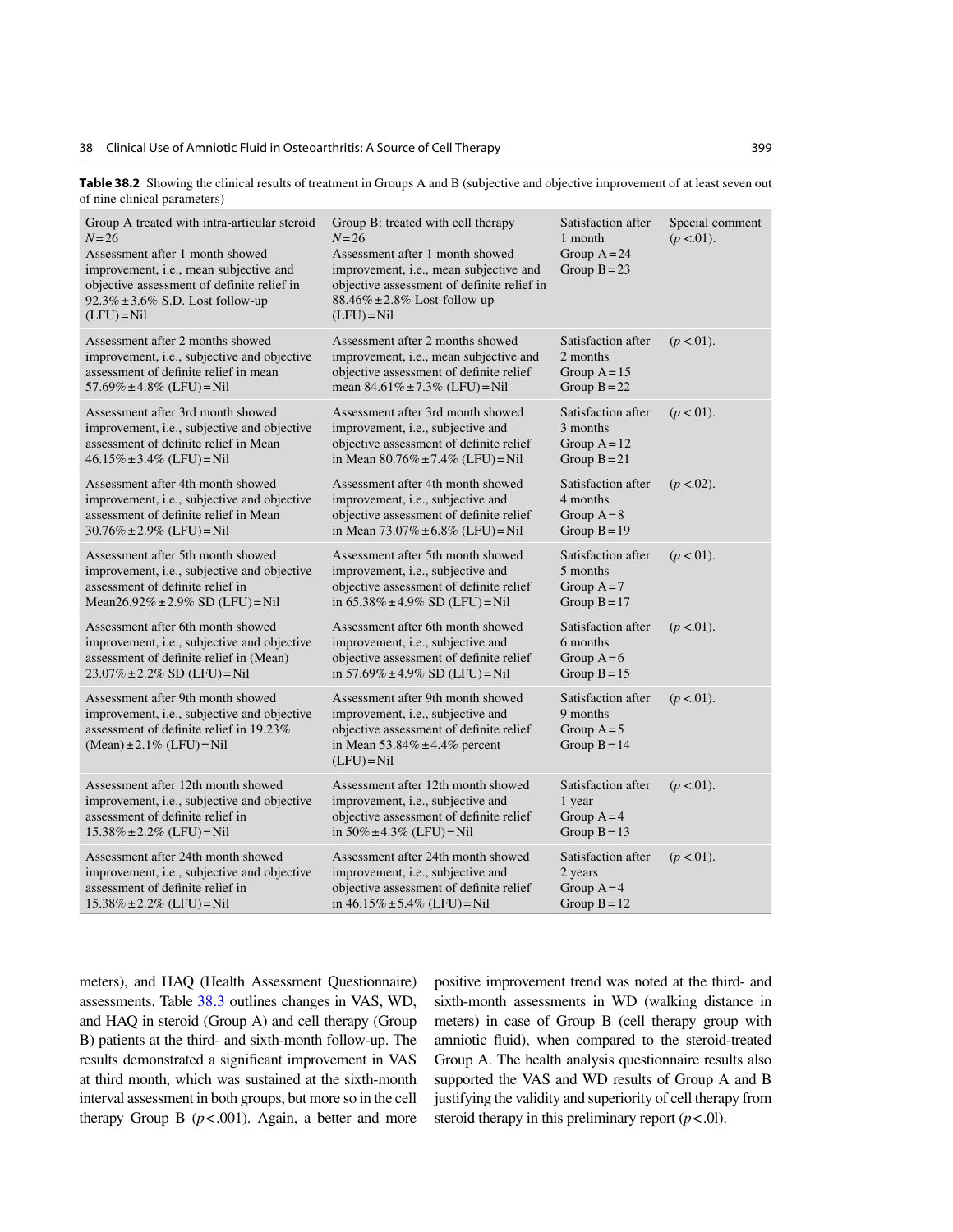**Fig. 38.1** Showing the overall 24-month follow-up of treatment of Group A (steroid-treated) and Group B (amniotic fluid cell therapy group)



| <b>Table 38.3</b> Shows the value of the VAS, WD, and HAQ in steroid (Group A) and cell therapy (Group B) |                                           |                                           |                 |  |  |  |
|-----------------------------------------------------------------------------------------------------------|-------------------------------------------|-------------------------------------------|-----------------|--|--|--|
| (Pretreatment mean $\pm$ SD) VAS (mm)                                                                     | $(3rd$ month mean $\pm$ SD)<br>$VAS$ (mm) | $(6th$ month mean $\pm$ SD)<br>VAS $(mm)$ | <i>p</i> value  |  |  |  |
| Mean Group A values with SD: $56 \pm 11.30$                                                               | $21 \pm 6.47$                             | $32 \pm 4.8$                              | $(p < 02)$ .    |  |  |  |
| Mean Group B values with SD: $57 \pm 10.2$                                                                | $17 + 3.4$                                | $12 \pm 4.8$                              | $(p < 0.002)$ . |  |  |  |
| Walking distance in meters (WD)                                                                           |                                           |                                           |                 |  |  |  |
| Mean Group A values with SD $38.6 \pm 4.8$ m                                                              | $51 \pm 4.8 \text{ m}$                    | $42.2 \pm 4.8$ m                          | (p < 01)        |  |  |  |
| Mean Group B values with SD $39.8 \pm 3.8$ m                                                              | $58.6 \pm 6.9$ m                          | $61.4 \pm 7.2 \text{ m}$                  | (p < 01)        |  |  |  |
| Local language Modified Health Analysis Question aire $(1-11)$                                            |                                           |                                           |                 |  |  |  |
| Mean Group A values with SD $2.2 \pm .2$                                                                  | $2.3 \pm 0.2$                             | $2.2 \pm 0.4$                             | (p < .002)      |  |  |  |
| Mean Group B values with SD $2.4 \pm 0.3$                                                                 | $2.1 \pm 0.12$                            | $1.8 \pm 0.31$                            | (p < 01)        |  |  |  |

The *t*-test*,* one-way analysis of variance (ANOVA) and a form of regression analysis

#### **38.4 Discussion**

Randomized clinical trials (RCTs) are regarded as the most reliable method of evaluating the effects of interventions in health care. RCTs are also considered the "golden standard" for providing research evidence for interventions in evidence-based health care.<sup>16</sup>

The validity and reliability of trial results are, however, largely dependent on the study design and the methodology in its conduct. Jadad A.R.<sup>17</sup> has defined the quality of a trial, with emphasis on the methodological quality, as "the confidence that the trial design, conduct, and analysis have minimized or avoided biases in its treatment comparisons." In this paper, the attempt was to follow the basic guideline to minimize investigator or other biases as far as practicable. Our subjective assessment of that scoring in this study is possibly 3 on the Jadad scale.

The present study is the first global report on a clinical comparison of the effect of amniotic fluid cell therapy and the impact of standard intraarticular palliative treatment in case of varying degrees of osteoarthritis-induced degenerated knee joints.

Cell therapy describes the process of introducing new cells into a tissue in order to treat a disease. The material used for cell therapy in this study is freshly collected amniotic fluid from women admitted by the family planning department in a government hospital for hysterotomy and ligation. Under normal circumstances, the fetus and the amniotic fluid contained sac are immediately disposed for eventual clearance through the incinerator of the hospital.

To recapitulate, amniotic fluid is to be found in the amniotic cavity that protects the fetus as a buffer and also helps growth and movement, and prevents adherence to the placenta or the surrounding structures. This clear watery fluid is contributed principally from the maternal blood via the amniotic fluid epithelium but freely intermixes with secretions from the fetal lung, kidney, gastrointestinal tract, and the skin; hence, the properties of this specialized fluid compartment is quite complex with contributions from both the maternal and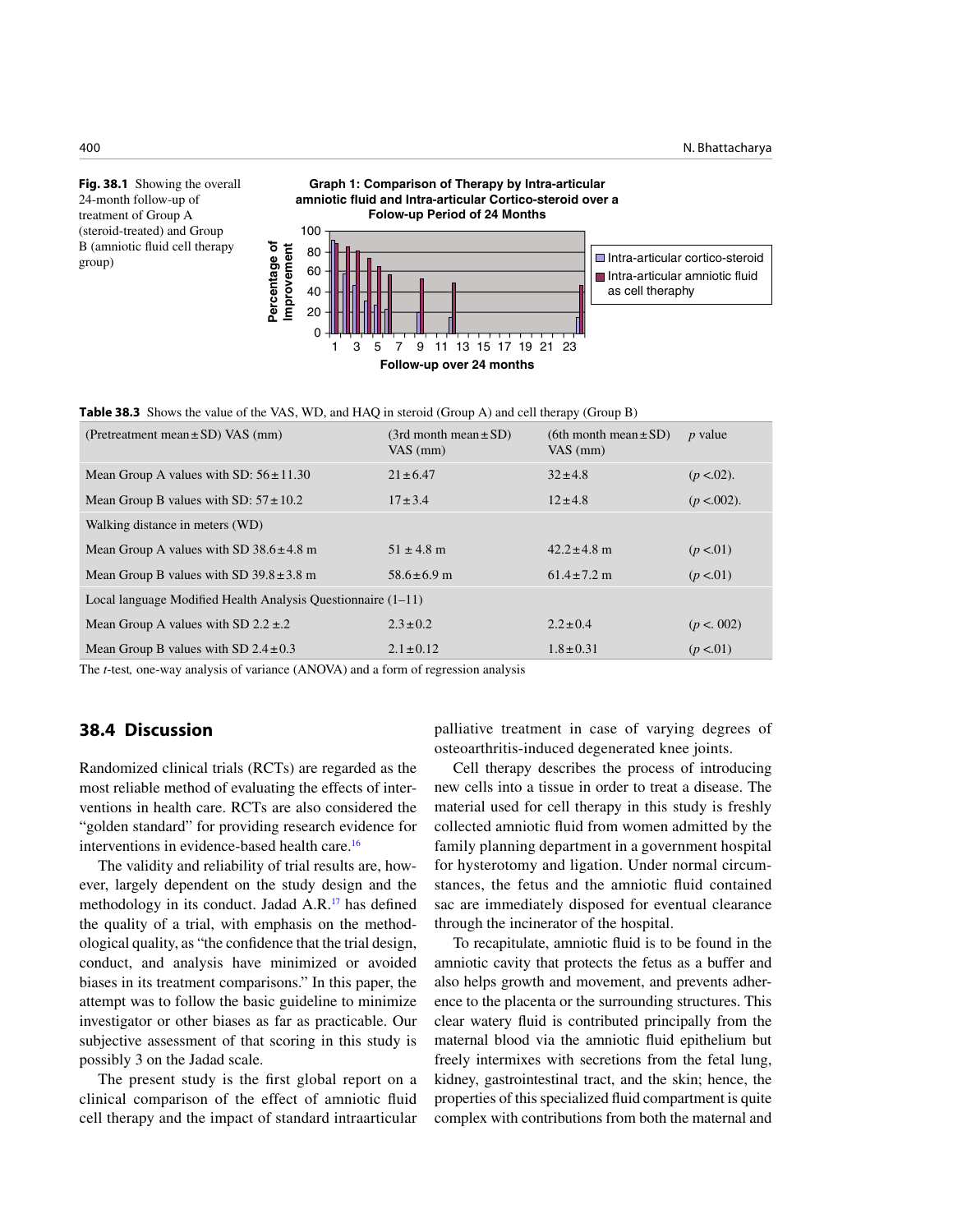the fetal side. Toward the outside, the amniotic cavity is delimited by the amniotic epithelium, the chorion laeve, and the decidua capsularis. The main constituents are water and electrolytes (99%) together with glucose, lipids from the fetal lungs, proteins with bactericide properties, and fetal epithelium cells.

As mentioned earlier, pleuripotent progenitor cells isolated from the amniotic fluid and the placenta possibly present an exciting contribution to the field of stem cell biology and regenerative medicine.

Compared with embryonic stem cells, progenitor cells isolated from the amniotic fluid have many similarities: they can differentiate into all three germ layers, they express common markers, and they preserve their telomere length. However, progenitor cells isolated from the amniotic fluid and placenta have considerable advantages. They easily differentiate into specific cell lineages and further, they avoid the current controversies associated with the use of human embryonic stem cells.

Pregnancy results in the acquisition of specialized and unique cells that may have clinical applications and therapeutic potential. Whether the pregnancyassociated progenitor cells (PAPCs) are hematopoietic stem cells (HSCs), mesenchymal stem cells (MSCs), or are a new population of stem cells is an unresolved issue. It is also unknown whether PAPCs respond to all types of maternal injury or only those injuries that recruit stem cells.

It is possible that these cells, since they are fetal in origin, have a higher proliferative capacity or more plasticity than their equivalent adult (maternal) cells. In the current debate over the use of embryonic stem cells for treatment of disease, the discovery of a population of fetal stem cells that apparently differentiate from the ones in adult women, and can be acquired without harming the fetus, may be significant.<sup>18, 19</sup>

The growing fetus in the womb is an eternal source of stem cells. The initial interest in the field started with the use of placental blood-derived hematopoietic stem cells in Fanconi's anemia in 1988 by the legendary Prof Elaine Gluckman. Meanwhile, scientists have been able to isolate and differentiate only 30% of mesenchymal stem cells (MSCs) on an average, extracted from a newborn's umbilical cord jelly-like material, shortly after birth. The success rate for amniotic fluidderived stem cells, on the other hand, is close to 100%. Analysis of surface markers shows that progenitor cells from amniotic fluid express human embryonic stage-specific marker SSEA4, and the stem cell marker Oct4, and do not express SSEA1, SSEA3, CD4, CD8, CD34, CD133, C-MET, ABCG2, NCAM, BMP4, TRA1-60, and TRA1-81 [51, 52].

# **38.5 Differentiation of Amniotic Fluid- and Placenta-Derived Progenitor Cells**

The progenitor cells derived from amniotic fluid and the placenta are pleuripotent and have been shown to differentiate into osteogenic, adipogenic, myogenic, neurogenic, endothelial, hepatic, and renal phenotypes in vitro. Each differentiation has been performed through proof of phenotypic and biochemical changes consistent with the differentiated tissue type of interest. In 2007, Perin et al. showed that AFSC (amniotic fluid stem cells) could be induced to differentiate into renal cells when placed into an in vitro embryonic kidney environment.<sup>20</sup>

In this preliminary clinical study, freshly collected amniotic fluid has been utilized as a source of cell therapy with the hypothetical assumptions that the mesenchymal cells of the AF (amniotic fluid) will participate in the knee joint repair process, the viscosity of the amniotic fluid will assist lubrication, and the bactericidal property of the amniotic fluid will guard against inadvertent infection. The idea was to match/compare this new therapeutic protocol (cell therapy for regeneration) with the globally accepted standard protocol of intraarticular injection of long-acting steroid triamcinolone.

The problem of knee pain is very common after the age of 50 years. Varying stages and grades of osteoarthritis due to degeneration of the knee joint plays the most important role behind such painful knee problems. The main pharmacological treatments remain analgesics and nonsteroidal antiinflammatory drugs (NSAIDs) although the role of these two treatments in the management of OA has been questioned. $2^{1-24}$  So far, the most important antiinflammatory drug available in rheumatology, which can give some real relief in osteoarthritis is corticosteroid. In this context, it is first necessary to explain the treatment with corticosteroids to understand the implications of the present study, since intraarticular injection of steroid is a common treatment for osteoarthritis of the knee practiced globally by rheumatologists.

The aim of treatment in patients with osteoarthritis (OA) is to reduce symptoms, minimize disability,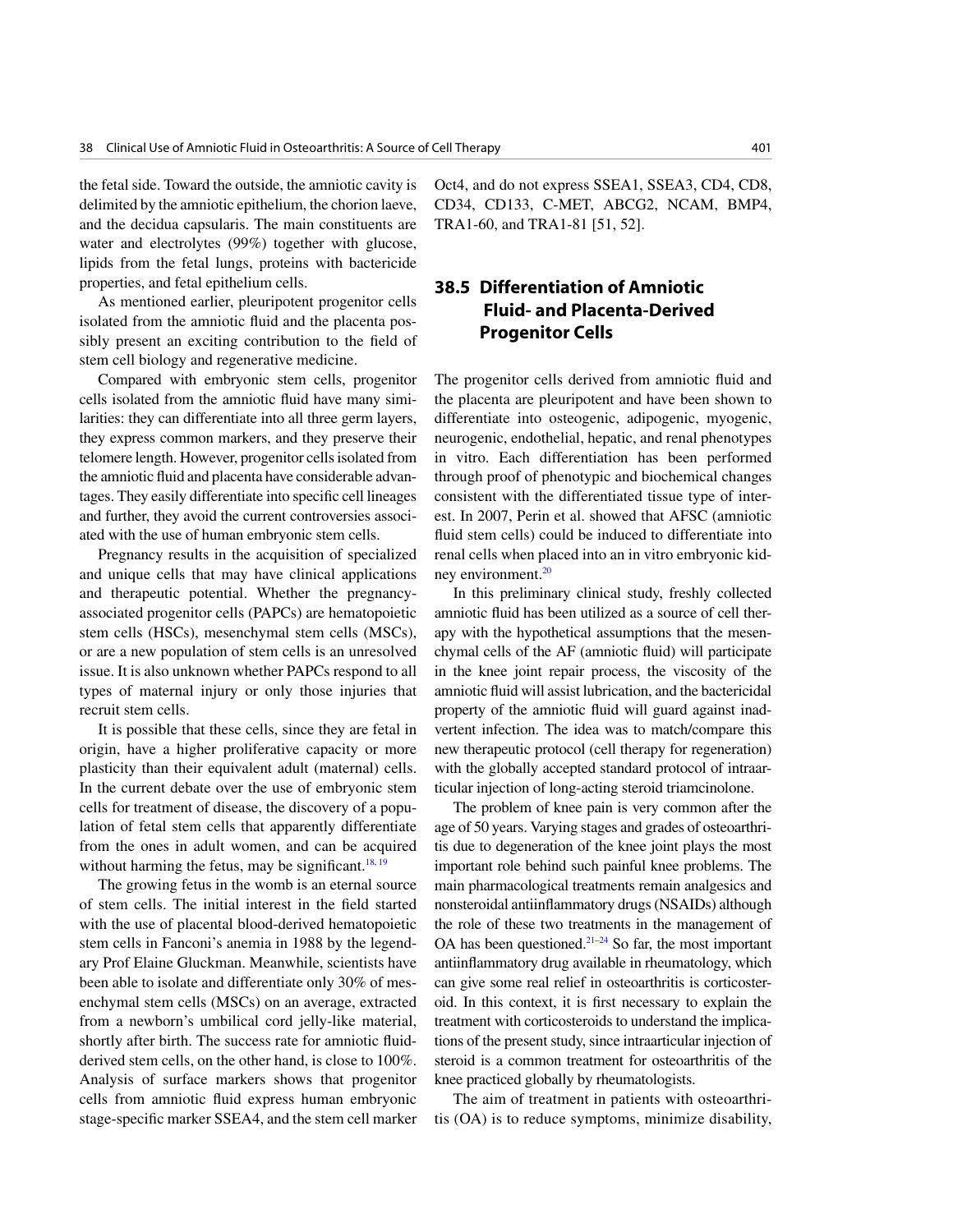and limit the structural changes in the osteoarthritisaffected joint. But it has been observed that in OA a combination of factors, both mechanical and biochemical as well as immunological (and its effects) or cytokine effects, not only cause hyaline cartilage damage with time but also affects the synovial membrane. The subchondral bone, ligaments, and periarticular muscles also show varying degree of involvement and derangement. Synovial membrane inflammation in OA patients is probably related to the destruction of hyaline cartilage and the subsequent release of cartilage breakdown products into the synovial fluid. Clinical evidence suggests that the benefits of even a strong antiinflammatory drug like steroid is short-lived, lasting for usually  $1-4$  weeks<sup>25</sup> In the present study we have followed the guideline of the use of 40 mg triamcinolone as recommended by the American College of Rheumatologists.<sup>26</sup>

Whether steroid injection flares the pain and deteriorates the joint is a valid question as has been isolated in two cases in this study that were later proved to have tubercular infection. But excepting in cases of undiagnosed tuberculosis of the knee, steroid injection does not appear to have any important adverse effect on the whole. Studies of cartilage damage, however, tend to suggest that changes are more likely due to the underlying disease than the steroid injection. $27,28,29$ 

# **38.6 New Horizon for Offering a Cure (Repair) for Osteoarthritis with Simple Cell Therapy**

In the developing world, surgical abortion as a method of family planning is practiced widely. Hysterotomy and ligation is a standard surgical method of termination in government hospitals in India. Aseptic collection of the amniotic fluid is not a difficult job for experienced gynecologists and obstetricians who perform this simple surgery with skill and dedication. The aseptically collected amniotic fluid can be easily preserved in special containers in the vapor phase of liquid nitrogen chambers or jars.

This may work as an amniotic fluid bank that can supply amniotic fluid on demand. Amniotic fluid is a unique fluid made by nature; it is a cocktail of mesenchymal stem cells with antibacterial property, which is used in the present study as the cell therapy source for

the repair of damaged cartilage, synovial membrane, supporting muscles, and supporting ligaments, as per the niche provided to these specialized stem cells for regeneration purposes, in advanced and degenerative osteoarthritis with satisfying results.

The amniotic fluid, because of its increased viscosity due to protein and other cellular suspension, differs from the steroid-treated fluid (normal saline), and may act as a lubricant that diminishes the irritation at the initial phase; and the mesenchymal cells, which do not express HLA antigens, may possibly help in the repair process of the adjacent structures in the joint space as a whole. Though the epidemiological background (Table 38.1) of Groups A and B are grossly randomized, the result of the therapy (shown in Fig. 38.1 and Table 38.2), strongly supports the potential of this new form of cell therapy in case of advanced osteoarthritis. The present treatment proved to be much superior to, and lasted longer than, the conventional widely practiced therapy with corticosteroid instillation at the joint.

Lastly, it may be noted with interest that in this simple method of cell therapy, Group B maintained superior patient's satisfaction in 12 cases only out of 26 enrolled patients, after completion of the 24-month follow-up period. The corresponding number for the standardized universally practiced protocol of intraarticular long-acting steroid (Group A) therapy for advanced osteoarthritis is a pathetic figure of four cases only (Fig. 38.1). The results are further supported by the VAS, WD, and HAQ assessments as mentioned in Table 38.3, which reiterated a significant improvement in VAS at third month and was sustained at the sixth-month interval assessment in both groups, but more so in the cell therapy Group  $B(p<.001)$ .

#### **38.7 Conclusion**

Intraarticular amniotic fluid instillation is a new method of treatment in advanced osteoarthritis when the patient is not getting any relief with conventional analgesic and physiotherapeutic support.

The long-term follow-up result of this type of cell therapy justifies its procedural superiority over conventionally and universally practiced intraarticular long-acting corticosteroid triamcinolone  $((p < .001))$ .